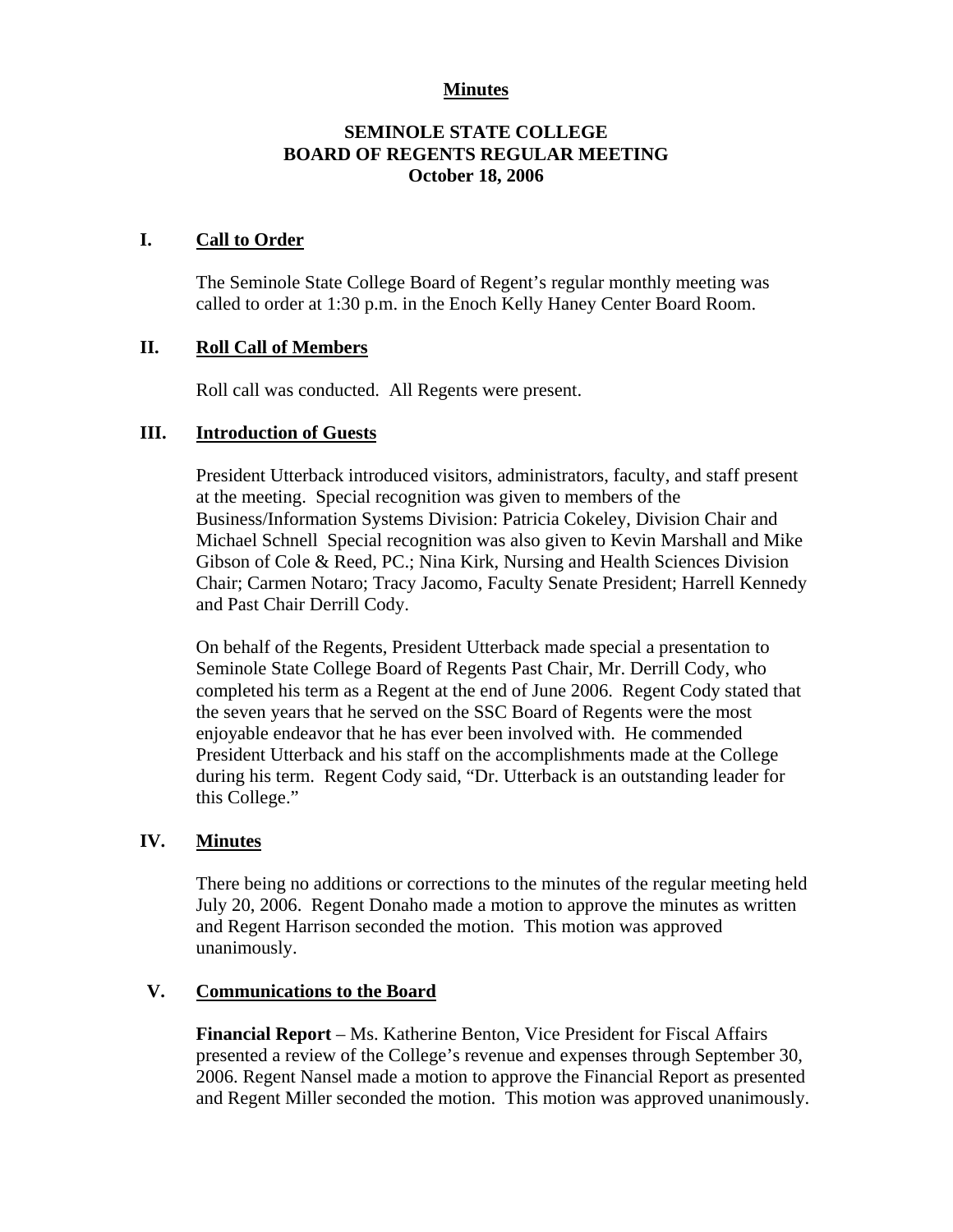Minutes SSC Board of Regents Regular Meeting October 18, 2006 Page 2

### **VI. Hearing of Delegations**

None

# **VII. President's Report**

President Utterback discussed items under the President's Report and the Business portion of the agenda by utilizing a PowerPoint presentation. (See enclosed copy of the PowerPoint presentation)

*Personnel Update* – President Utterback updated the Board on several personnel matters. He updated the Board on the health of Head Baseball Coach Eric Myers, who is undergoing treatments for brain cancer and the baseball program. He informed the Board that Pam Jackson would be leaving the College at the end of the year to accept a position at the Robert Ross International University of Nursing in St. Kitts and that Ms. Diana Lynd was hired as the Child Development Coordinator.

*Washington, D.C. Report* – President Utterback told the Board about his visit to Washington, D.C. September 16-20. He stated that this visit was a very successful visit. A reception was hosted by SSC and Rural Enterprises of Oklahoma for staff members of the Oklahoma Congressional delegation. A series of meetings were also held with elected officials and representatives of SSC.

*Update on Campus Construction Projects* – President Utterback updated the Board on the progress of the construction projects on campus. The construction of a 150-bed residence hall is well underway with the completion of the Student Housing Bond Financing and the beginning of the dirt work on the construction site.

*Campus Activities* – President Utterback told the Board about several recent campus activities. These included: the Area Services Fair & Ice Cream Social, Constitution Day Observance, Student Government Elections, and Phi Theta Kappa Safety Fair.

*Oklahoma House of Representatives Tuition Committee Hearing* – President Utterback informed the Board the he was asked to be a part of the House of Representatives Tuition Committee Hearing on September  $26<sup>th</sup>$  at the State Capitol.

*Foundation Golf Tournament* – President Utterback updated the Board on the success of the SSC Educational Foundation Golf Tournament that was hosted by Congressman Dan Boren, Senator Harry Coates and Representative Ryan Kiesel. President Utterback thanked the Regents who participated in the tournament. He stated that the turnout for this event was great and that over \$16,000 was raised.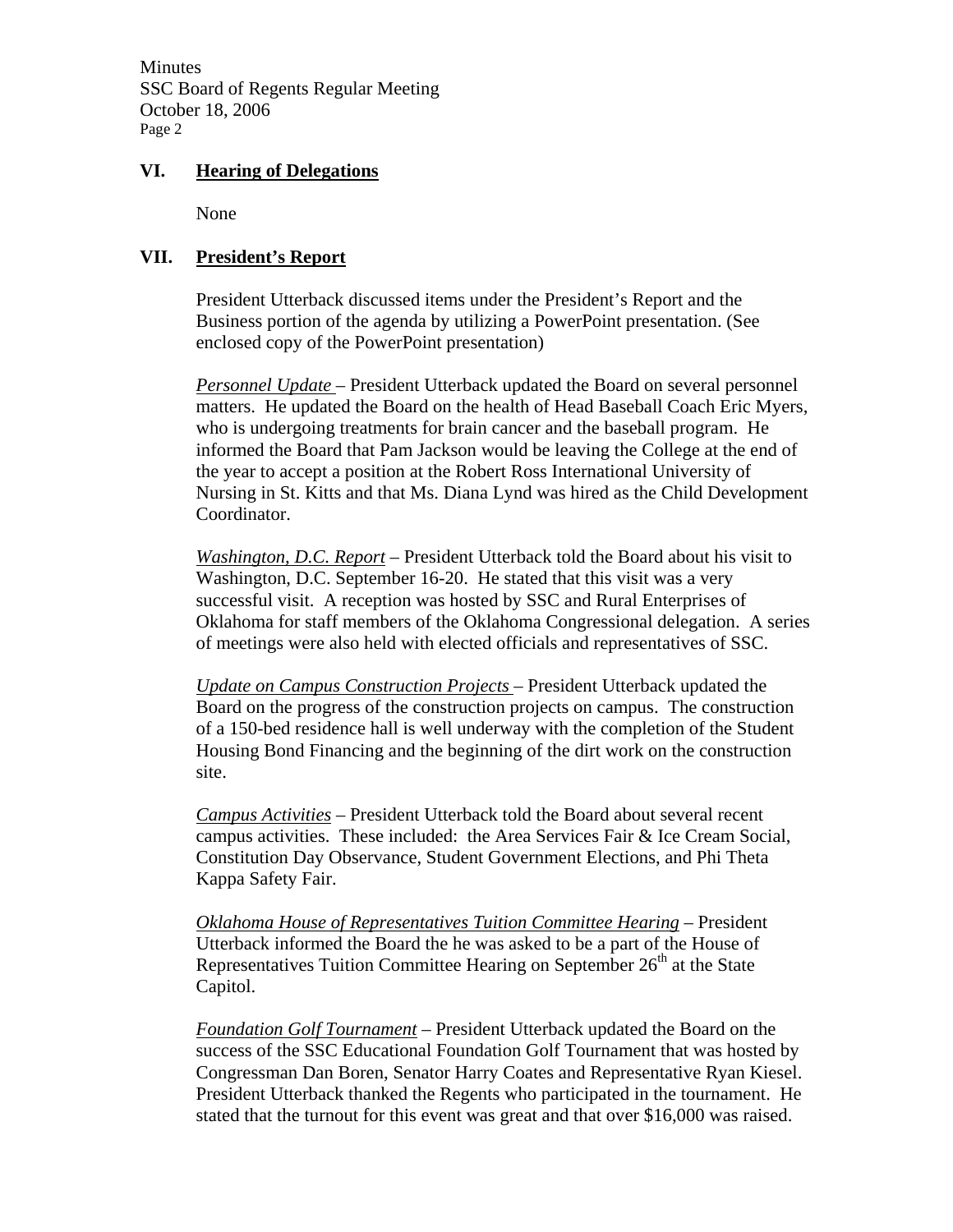Minutes SSC Board of Regents Regular Meeting October 18, 2006 Page 3

> *Dan Boren Business Development Center Ribbon Cutting* – President Utterback invited the Board to attend the Dan Boren Business Development Center Ribbon Cutting to be held on Monday, October  $23<sup>rd</sup>$  at 2 p.m. at the newly-renovated facility.

# **VIII. Business**

**Acceptance of External Audit** – President Utterback presented the Board with a copy of the FY06 external audit by Cole & Reed, P.C. Mike Gibson with Cole  $\&$ Reed, P.C. addressed the Board and discussed the contents of the audit. He stated that this was a very good audit and commended Katherine Benton and her staff. Regent Nansel congratulated Katherine Benton and her staff. Regent Flowers representing the Audit Committee also stated that this audit was an unqualified audit and made a motion to accept the external audit as presented. Regent Miller seconded this motion. This motion was approved unanimously.

**Approval of Wellness/Title IX Project Design**– President Utterback presented the Board with a copy of the preliminary concept of the SSC wellness/Title IX project and recommended approval. Regent Donaho made a motion to approve the design as presented and Regent Harrison seconded this motion. This motion was approved unanimously.

**Approval of Contract with Oscar J. Boldt Construction** – President Utterback presented the Board with a copy of a contract with Oscar J. Boldt Construction for construction parking areas around the new residential learning center in the amount of \$400,533. This contract is separate from the residence hall construction project because a different source of financing other than the bond money is being used to complete this project. Regent Nansel made a motion to approve the contract with Oscar J. Boldt Construction as presented and Regent Flowers seconded this motion. This motion was approved unanimously.

**Approval of Agreement between Seminole State College and the SSC Educational Foundation** – President Utterback presented the Board with a copy of an agreement with the SSC Educational Foundation for shared resources and personnel. Oklahoma Statute 70 Section 4306 that requires an agreement to be in place. This agreement will be presented annually for approval. President Utterback recommended approval of the agreement Regent Donaho made a motion to approve the agreement with the SSC Educational Foundation as presented and Regent Flowers seconded this motion. This motion was approved unanimously.